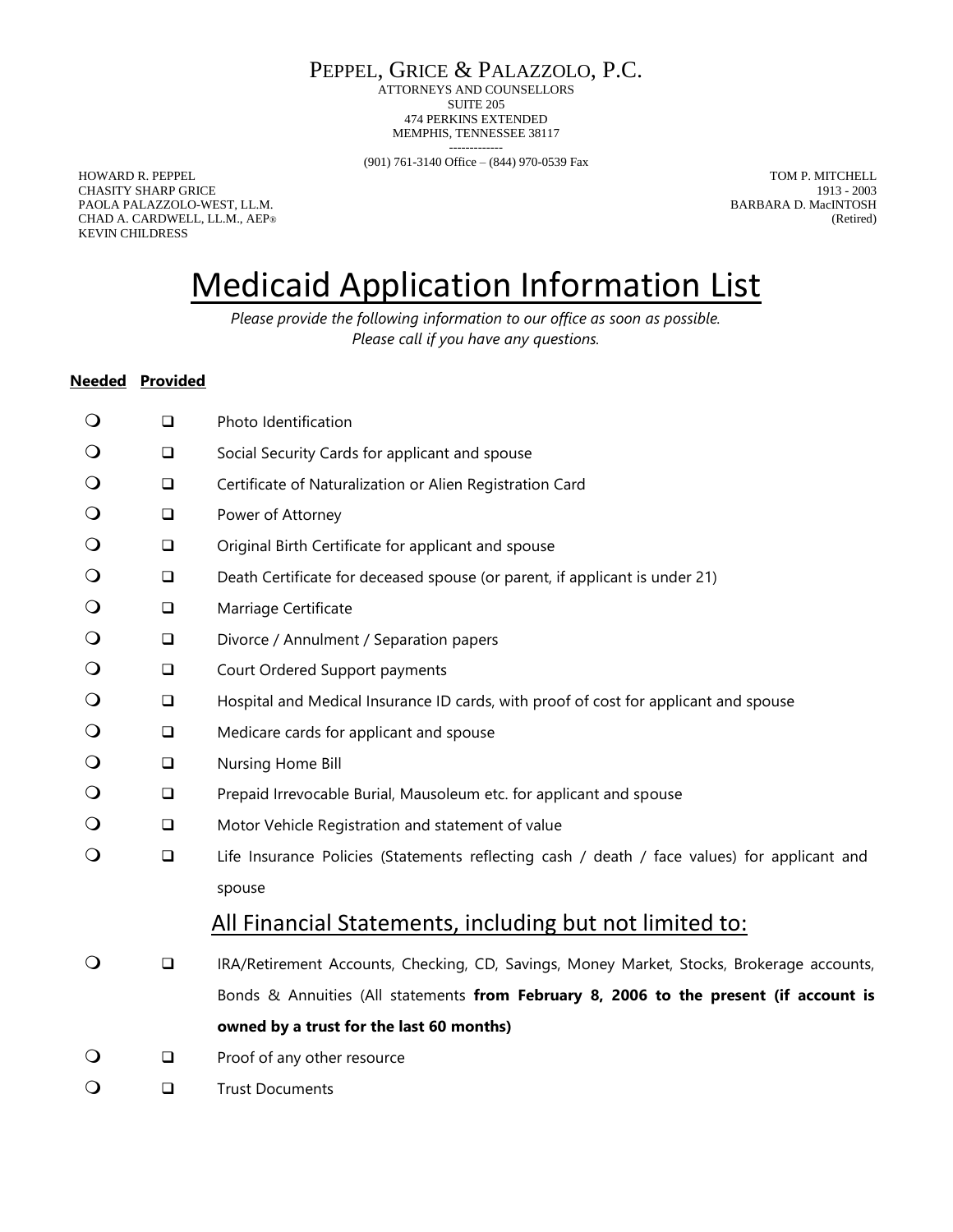### PEPPEL, GRICE & PALAZZOLO, P.C.

ATTORNEYS AND COUNSELLORS SUITE 205 474 PERKINS EXTENDED MEMPHIS, TENNESSEE 38117 -------------

(901) 761-3140 Office – (844) 970-0539 Fax

HOWARD R. PEPPEL TOM P. MITCHELL TOM P. MITCHELL CHASITY SHARP GRICE 1913 - 2003 PAOLA PALAZZOLO-WEST, LL.M. BARBARA D. MacINTOSH CHAD A. CARDWELL, LL.M., AEP®

| $\bigcirc$ |   | Award Letter or other proof of gross and net current Pension, SS, Veterans or Retirement        |
|------------|---|-------------------------------------------------------------------------------------------------|
|            |   | Income                                                                                          |
| $\circ$    | u | All Real Estate deeds, tax bills and bal. due on mortgage for all properties owned by applicant |
|            |   | and spouse                                                                                      |
| $\circ$    | ⊔ | Records of Income and Expenses in connection with rental property owned by you                  |
| $\circ$    | ⊔ | Military Service Information/VA Application                                                     |
| $\bigcirc$ |   | Last 4 years tax returns                                                                        |

# Community Medicaid Application Information List

Please provide the following information to our office as soon as possible.

Please call if you have any questions.

| Needed     | Provided |                                                                                              |
|------------|----------|----------------------------------------------------------------------------------------------|
| $\circ$    | $\Box$   | Photo Identification                                                                         |
|            | $\Box$   | Social Security Cards for applicant and spouse                                               |
| $\circ$    | $\Box$   | Certificate of Naturalization or Alien Registration Card                                     |
| O          | $\Box$   | Power of Attorney                                                                            |
| O          | $\Box$   | Original Birth Certificate for applicant and spouse                                          |
| $\bigcirc$ | $\Box$   | Death Certificate for deceased spouse (or parent, if applicant is under 21)                  |
| O          | $\Box$   | Marriage Certificate                                                                         |
| O          | $\Box$   | Divorce / Annulment / Separation papers                                                      |
|            | $\Box$   | Court Ordered Support payments                                                               |
|            | $\Box$   | Hospital and Medical Insurance ID cards, with proof of cost for applicant and spouse         |
| O          | $\Box$   | Medicare cards for applicant and spouse                                                      |
|            | $\Box$   | Nursing Home Bill                                                                            |
| O          | $\Box$   | Prepaid Irrevocable Burial, Mausoleum etc. for applicant and spouse                          |
|            | $\Box$   | Motor Vehicle Registration and statement of value                                            |
| $\circ$    | $\Box$   | Life Insurance Policies (Statements reflecting cash / death / face values) for applicant and |
|            |          | spouse                                                                                       |
|            |          | All Current Financial Statements, including but not limited to:                              |
|            |          |                                                                                              |

### ❑ IRA/Retirement Accounts, Checking, CD, Savings, Money Market, Stocks, Brokerage accounts, Bonds & Annuities